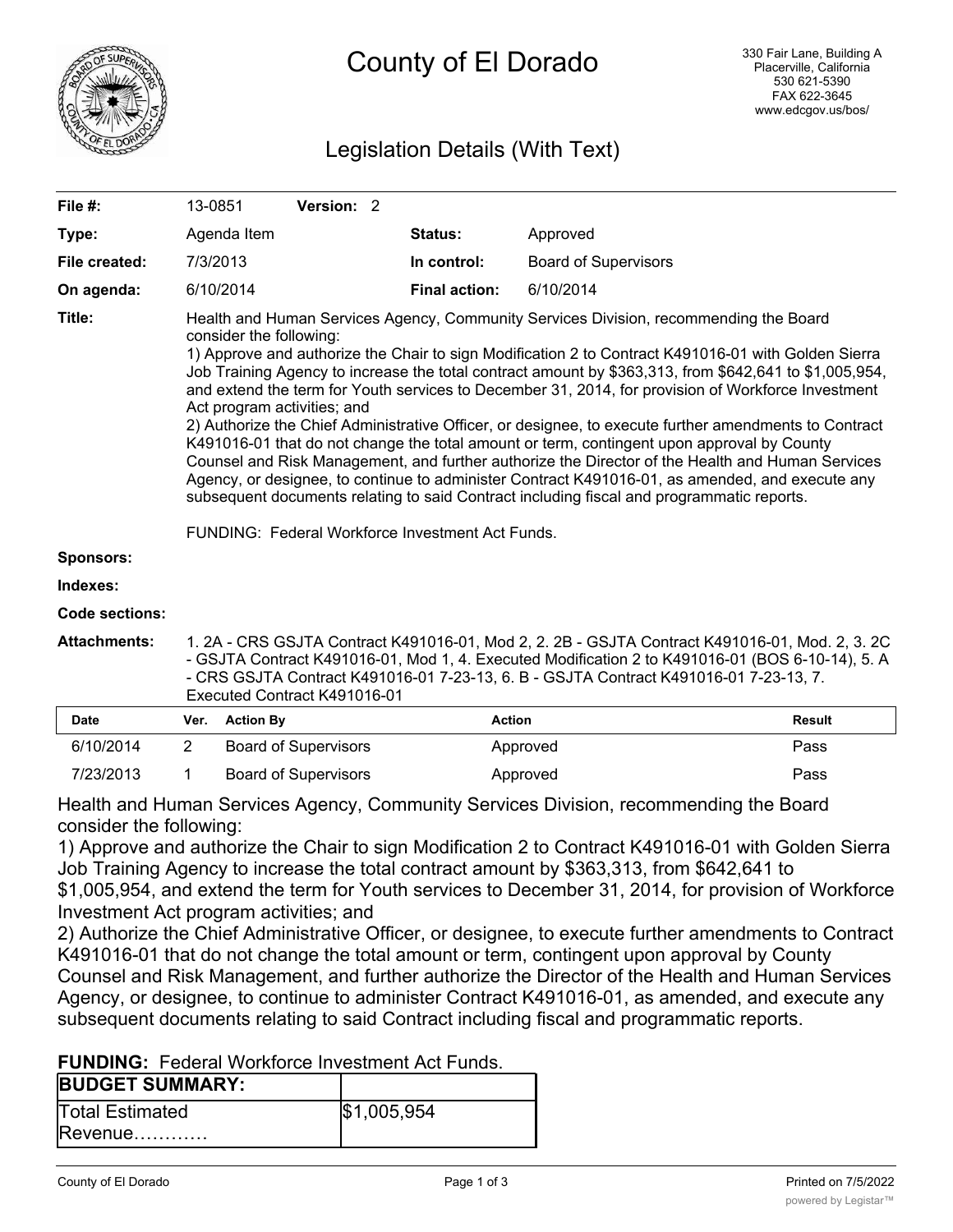| Original Agreement        | \$327,163   |
|---------------------------|-------------|
| Modification 1            | \$315,478   |
| Modification 2            | \$363,313   |
| Total Funding Available   | \$1,005,954 |
|                           |             |
| Change To Net County Cost | l\$0        |

## **Fiscal Impact/Change to Net County Cost**

There is no Net County Cost associated with this Agreement.

#### **Background**

Golden Sierra Job Training Agency (GSJTA) is the Local Workforce Investment Area (LWIA) administrative entity designated by the State of California to administer federal Workforce Investment Act (WIA) services in Placer, El Dorado, and Alpine counties. GSJTA receives WIA funding from the California Employment Development Department and then allocates funding for each county within the LWIA. As an Area Partner Operator of the Golden Sierra Job Training Agency Consortium, the County of El Dorado uses the Workforce Investment Act (WIA) funds to provide job training services, leverage additional federal and state funding, and help strengthen the One Stop system thereby ensuring the ability to meet the multiple needs of the County's unemployed individuals and businesses.

On July 23, 2013, the Board of Supervisors authorized the Chair to sign Contract K491016-01 with Golden Sierra Job Training Agency in the initial amount of \$327,163 for the provision of Workforce Investment Act Program services during the term of July 1, 2013 through May 31, 2015 and also authorized the Chief Administrative Officer, or designee, to execute subsequent amendments increasing the total contract amount up to \$926,198. On December 16, 2013, as authorized by the Board of Supervisors, the Chief Administrative Officer executed Modification 1 to Contract K491016- 01 increasing the total contract amount by \$315,478, from \$327,163 to \$642,641 with no change to the term.

### **Reason for Recommendation**

Modification 2 to Contract K491016-01 increases funding for Adult services by \$156,719, Dislocated Worker services by \$174,325, and Youth services by \$32,269 for a total contract increase of \$363,313. The increase in funding includes the remainder of round 2 funding and the release of funds held by Golden Sierra in anticipation of federal sequestration reductions, which were less than expected. The Modification also extends the term end date for Youth services funding from May 31, 2014 to December 31, 2014. The total term of the contract remains unchanged and is July 1, 2014 through May 31, 2015.

#### **Clerk of the Board Follow up Actions**

Provide Health and Human Services at Briw Road, with two (2) copies of Modification 2 to Contract No. K491016-01 signed by the Chair.

#### **Contact**

Don Ashton, M.P.A., Director